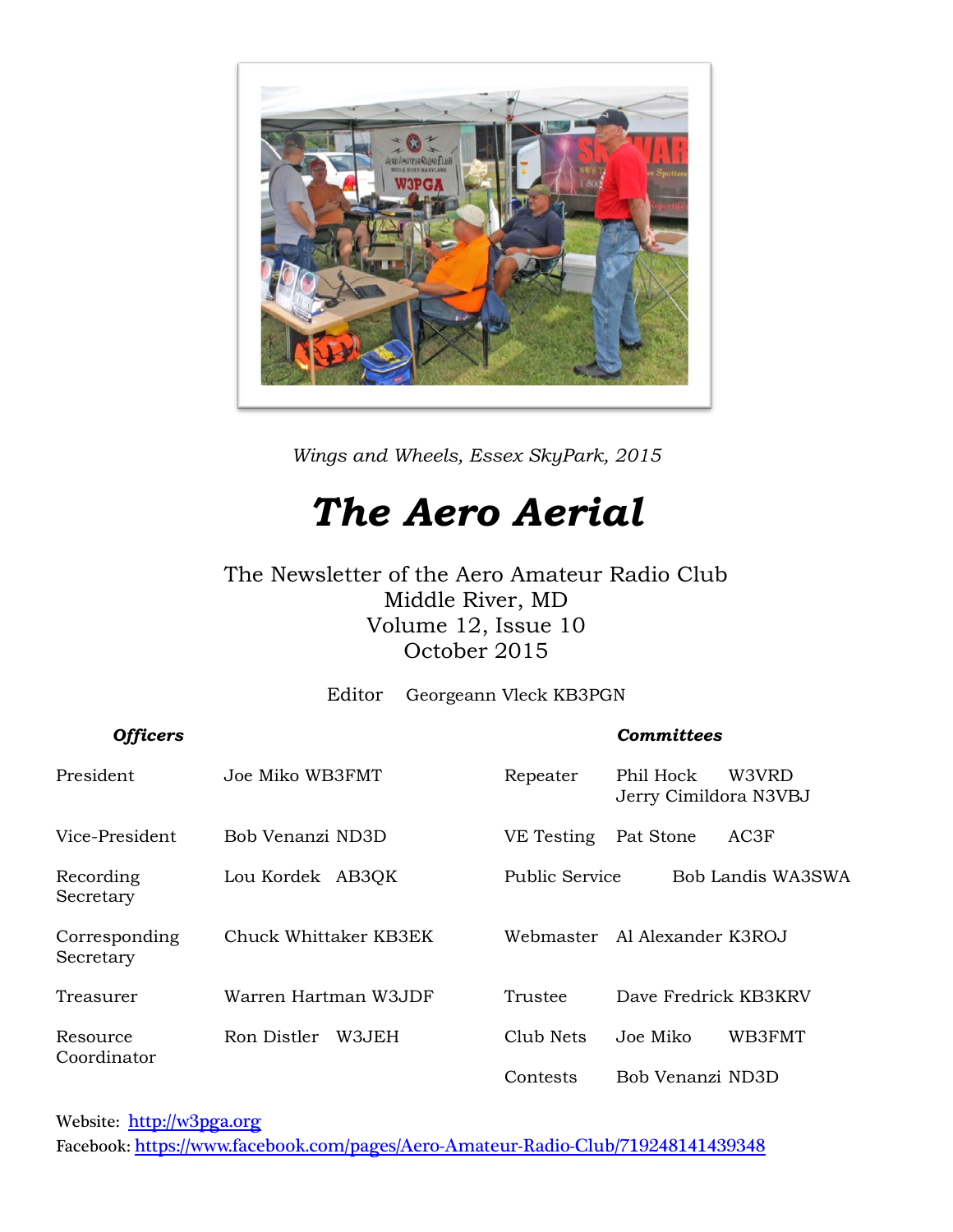### **About the Aero Amateur Radio Club**

#### **Meetings**

The Aero Amateur Radio Club meets on the first and third Wednesdays of the month at Essex SkyPark, 1401 Diffendall Road, Essex. Meetings begin at 7:30 p.m. local time. Meetings are canceled if Baltimore County Public Schools are closed or dismiss early.

#### Repeaters

W3PGA 2 M : INPUT : 147.84 MHz, OUTPUT : 147.24 MHz W3PGA 70 Cm: INPUT : 444.575 MHz, OUTPUT : 449.575 MHz W3JEH 1.25 M: INPUT : 222.24 MHz, OUTPUT : 223.84 MHz

#### Club Nets

Second Wednesday Net – 10 Meters (28.445 MHz) @ 8 p.m. Local Time Fourth Wednesday Net – 2 Meters (147.24 MHz Repeater) @ 8 p.m. Local Time Fifth Wednesday Net – 70 Centimeters (449.575 MHz Repeater) @ 8 p.m. Local Time

#### Radio License Exams

The Aero Amateur Radio Club sponsors Amateur Radio License Exams with the ARRL VEC. Examination sessions are throughout the year. Walk-ins are welcome.

#### 2015 Examination Schedule

| Where:   | <b>White Marsh Branch</b>                                         |  |  |  |
|----------|-------------------------------------------------------------------|--|--|--|
|          | <b>Baltimore County Public Library</b>                            |  |  |  |
|          | 8133 Sandpiper Circle, White Marsh, Md. 21236                     |  |  |  |
| Time:    | $1$ p.m.                                                          |  |  |  |
| Dates:   | November 14                                                       |  |  |  |
| Contact: | Patricia Stone AC3F, email: ac3f@juno.com, landline: 410-687-7209 |  |  |  |

#### LOCAL AREA NETS

| Day                    | Time          | Freq. (MHz)   | Net Name                                     |
|------------------------|---------------|---------------|----------------------------------------------|
| Daily                  | $9 - 10$ am   | 145.330       | <b>Oriole Net</b>                            |
| Daily                  | 6 pm          | 3.820         | Maryland Emergency Phone Net                 |
| Daily                  | $6:30 - 7$ pm | 145.330 no PL | Baltimore Traffic Net (b/u 146.670 PL 107.2) |
| Daily                  | 7 pm & 10 pm  | 3.643         | <b>MD/DC/DE Traffic Net</b>                  |
| $2nd$ Tue              | $7:30$ pm     | 146.670       | <b>Baltimore County RACES Net</b>            |
| $2nd$ Wed              | 8 pm          | 28.445        | <b>Aero ARC Net</b>                          |
| $4th$ Wed              | 8 pm          | 147.240       | <b>Aero ARC Net</b>                          |
| $5th$ Wed              | 8 pm          | 449.575       | <b>Aero ARC Net</b>                          |
| When activated by NOAA |               | 147.030       | SkyWarn (primary)                            |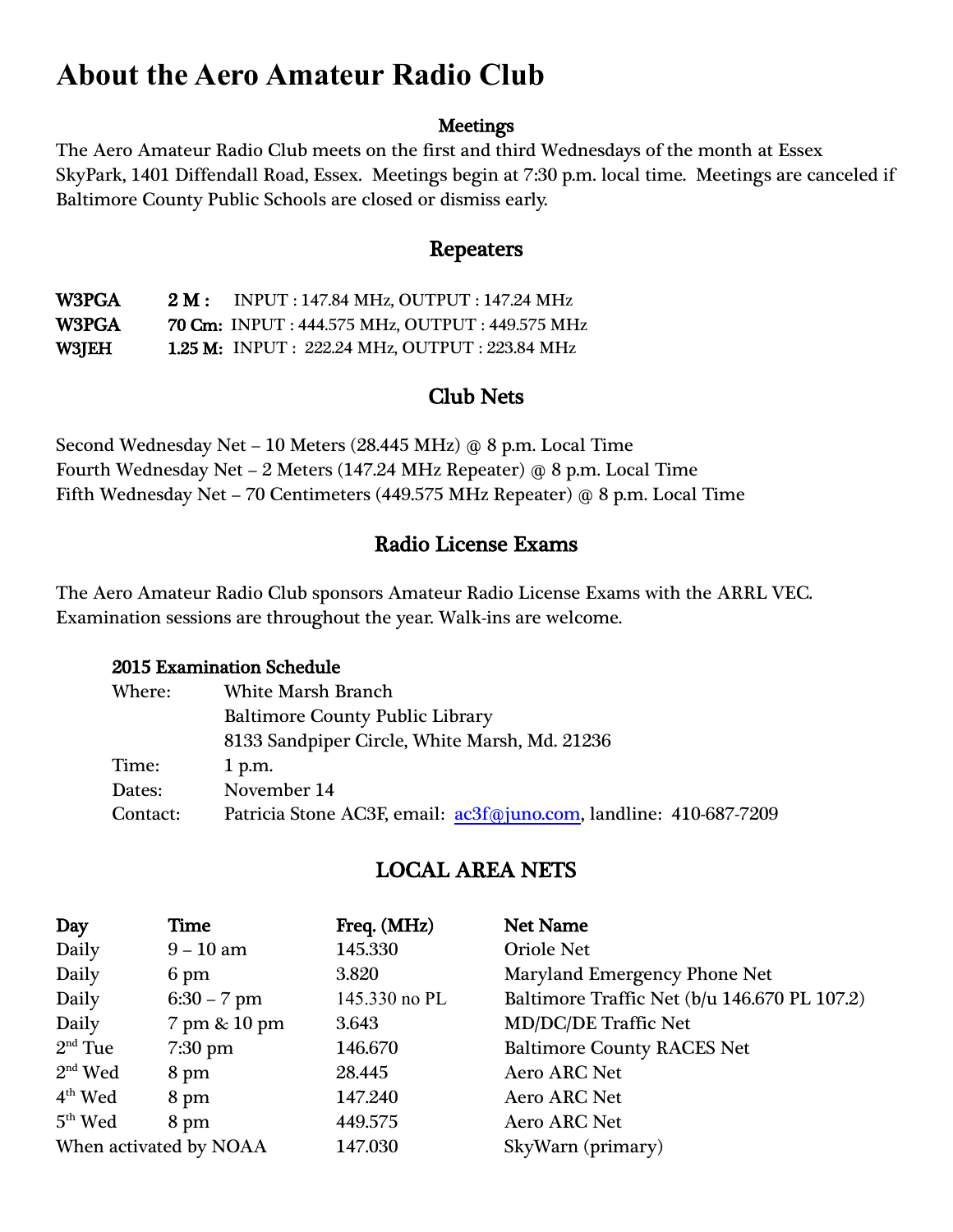#### **NET REPORTS**

#### **9-9-15: 28.445MHz, 20:00 to 20:43 local.**

W3PGA Joe (NCS) Essex, KB3JVP Ken Middle River, KA3SNY Dave Essex, N3EKO Ron Parkville, NE3A Ken Middle River, KC3FBL Jim Parkville, W3VRD Phil Essex

#### **09-23-15: 147.240, 20:00 to 21:01 local.**

W3PGA Joe (NCS) Essex, KC3AID Marty Rosedale, KB3QWC Larry Perry Hall, KC3FBM Franklin Parkville, W3JEH Ron Perry Hall, N3VBJ Ron Dundalk, KC3ANJ Charles Dundalk, KC3APF Kelly Dundalk, KB3JVP Ken Middle River, KA3SNY Dave Essex, KC3FBL Jim Parkville

*Notes: The repeater is dropping power after about 1 ½ minutes, it's a design feature on this transmitter. There is a hardware fix, Ken is working on it. Also, Ron's 220 repeater will be offline this weekend (9-26/27) for routine maintenance.*

**STATION ACTIVITIES**

*by Joe Miko, WB3FMT*

Saturday, September 19, 2015 the SkyPark had its Wings & Wheels event. Aero participants were: Charles KC3ANJ, Kelly KC3APF, Jerry N3VBJ, Dave KB3KRV, Larry KB3QWC, Marty KC3AID, Joe WB3FMT, Lou, AB3QK, Pat AC3F, Eric KB3YJS (ten club members), and Jim KC3FBL who has not yet joined. Our guest visitor was Chris AB3WG, Net Manager for the Baltimore Traffic Net.

Radios used were an ICOM 7000 with a G5RV modified 52' long in an inverted V, a Yaesu 8900 for 2 m and 70cm and an HT using D-Star. Power for the event was provided by Charles' generator, with a home-made filter for reduced line noise. No noise was detected on either 40 or 20 meters.

Radio contacts: E Cars and S Cars nets along with approximate 35 HF contacts. Contacts included Aruba, Puerto Rico, Canary Islands, and Switzerland. Region 1 – 1; 2 -2, 3-0; 4- 6; 5-1; 6-7; 7-11; 8-0; 9-0; 0-2. On digital w/D-Star Jerry contacted Spain along with 15 to 20 other contacts using reflectors.

Lunch and snacks were provided by Kelly and Charles (hot dogs, tortilla chips and a great Salsa.

A number of Aero members were onsite between 6:30 – 7:00 am for site setup. Breakdown started at 4:15 pm and was completed by 5:00 pm.

Jerry has posted photos on Face Book.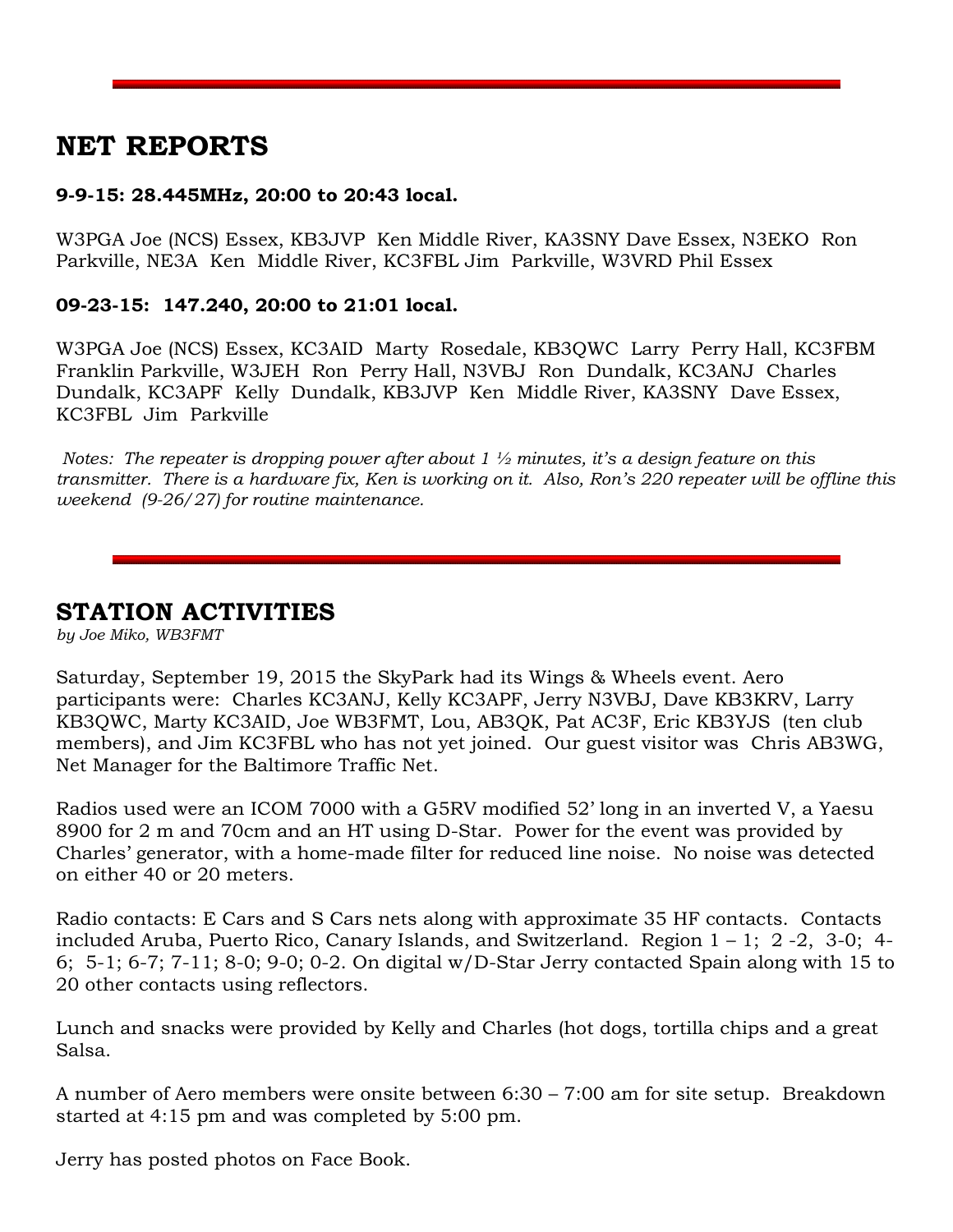#### **Upcoming Second Wednesday Presentations**

These presentations will be given at the Essex SkyPark FBO building after the business meeting.

| Date | Topic                       | Presenter |
|------|-----------------------------|-----------|
| TBD  | Contest Logging with N1MM   | Bob V     |
| TBD  | ISS Sighting and Contacting |           |

*Any questions call Joe Miko at 443-956-0197.*

Presenters who wish to submit a description of their talk may email it to Georgeann at [KB3PGN@reagan.com](mailto:KB3PGN@reagan.com) for inclusion in the Aerial.



## VE CORNER

by Pat Stone, AC3F

#### **Aero ARC VE 2015 Test Schedule**

Where: White Marsh Library, 8133 Sandpiper Circle, White Marsh Md. 21236 Time: 1 PM Dates: November 14

Contact: Patricia Stone, AC3F, phone: 410-687-7209, email: [ac3f@juno.com](mailto:ac3f@juno.com)

#### UPCOMING HAMFESTS and EVENTS

#### **Saturday, October 3, 2015: Delaware State Convention (Delmarva AR & Electronics EXPO)**

Sussex Technical High School, 17099 County Seat Hwy., Georgetown, DE 19947. Website: [<www.radioelectronicsexpo.com>](http://www.radioelectronicsexpo.com/)

Sponsor: Sussex Amateur Radio Association. Talk-In: 147.090 (PL 156.7) Contact: Herb Quick, KF3BT, PO Box 1431, Seaford, DE 19973 Phone: 302-629-4949, E-mail: [<herb@hamiltongraphics.com>](mailto:herb@hamiltongraphics.com)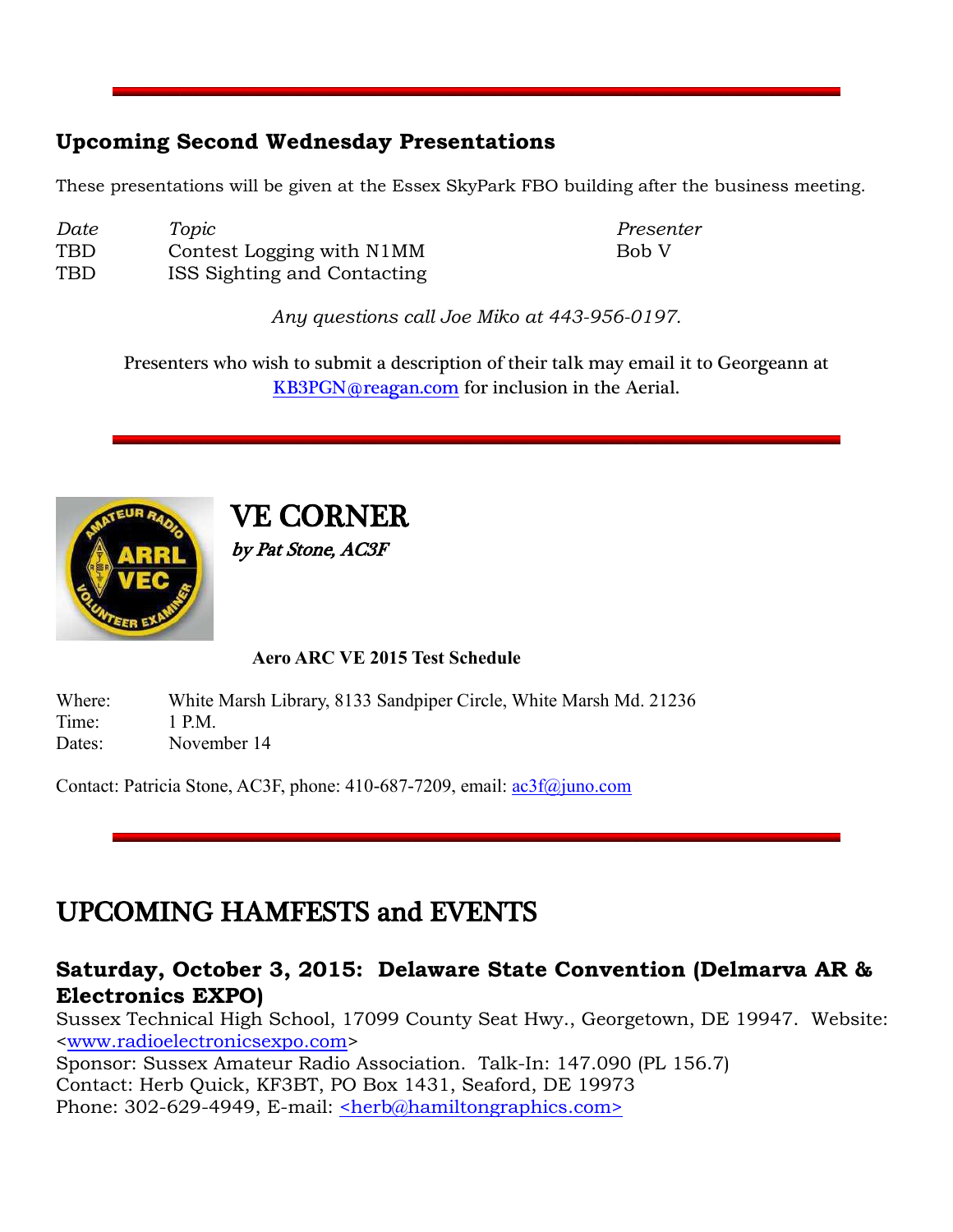#### **Sunday, October 4, 2015: CARAFest 2015**

Howard County Fairgrounds, 2210 Fairgrounds Rd, West Friendship, MD 21794 Website: [http://www.carafest.org](http://www.carafest.org/) Sponsor: Columbia Amateur Radio Association Talk-In: 147.390 (PL 156.7) Admission: \$6, Hours: 8 am - ? Tailgating and vendors. Free VE exams. DX card checking. Contact: David Parkison, KB3VDY, 1257 Stevens Avenue Arbutus, MD 21227 Phone: 410-977-1249, Email: <u><vendorsales@carafest.org></u>

#### **PUBLIC SERVICE OPPORTUNITIES**

#### **Sunday, October 25, 2015: MARINE CORPS MARATHON**

The Marine Corps marathon needs 140 volunteer amateur radio operators to help with the 2015 marathon. First time volunteers should use the signup website at: <mcmham.org/Volunteer/Signup.php>. Those joining us again please use the Marine Corps Ham Sign-up at:  $\langle$ www.mcmham.org>.

At the end of the "ham" form, you will find a link to the MCM sign-up page. You will need to continue to the Marine Corps Marathon web site and fill out their form. Otherwise, you will not be signed up.

If you have problems with the web site, you may e-mail: Howard Cunningham, WD5DBC, at [<howardc@macrollc.com>.](mailto:howardc@macrollc.com)

Thank you for supporting the Marine Corps Marathon.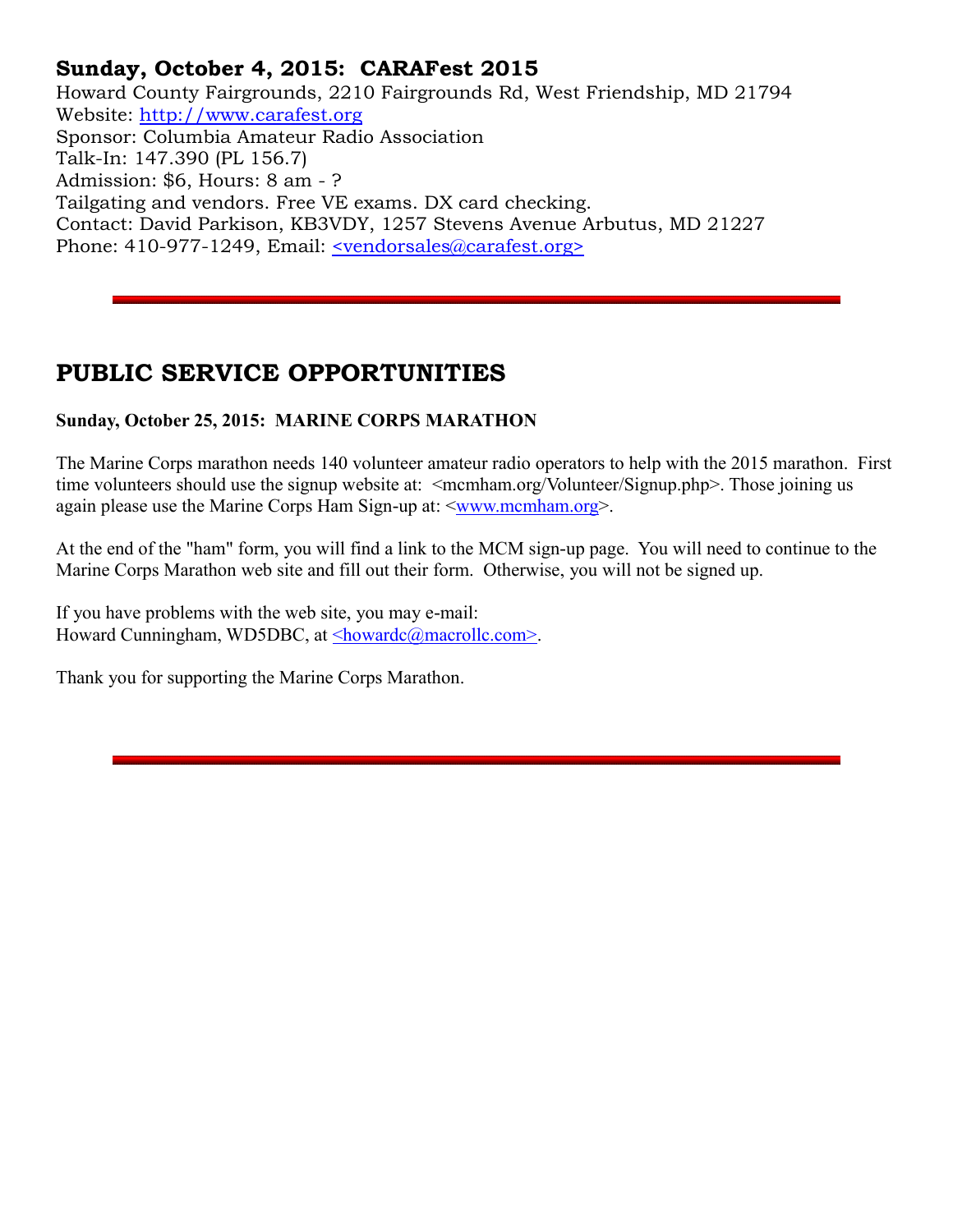#### The Twinlead J-Pole

*by Craig A. LaBarge, WB3GCK, abridged by Charles Ester, KC3ANJ*

*© 1998 by Craig LaBarge, used with permission. The full article and many others may be found at www.qsl.net/wb3gck/jpole.htm*

It is often necessary to squeeze every bit of performance possible out of a 2 meter Hand Held Radio. One way to do that is to replace that stock rubber duck antenna with. This simple antenna will work well for emergency use or as a portable antenna for hotel room operations while traveling.

#### **There are several features which make a Twinlead J-Pole antenna a good addition to your kit:**

- When rolled up, it is an extremely compact, pocket-sized antenna.
- In use, it makes for a very effective antenna and provides about 3 db of gain.
- When used on your HT, it will dramatically out-perform your stock antenna.
- It can be built in no time flat for a few dollars of readily available materials.

#### **Here's what you'll need to build one for the 2 meter band:**

- A 60-inch piece of flat TV twinlead. Use the inexpensive Radio Shack twinlead. Don't use the more expensive foam-filled line.
- 6 feet or more of coax cable. RG-174/U miniature cable makes for a very portable antenna but don't use more than 6 feet of it; it's very lossy. Use RG-58/U if you like, but it will be a bit bulkier.
- Ferrite bead, type 43 material (*optional - see below*)
- BNC connector (or other connector of your choice)



#### **Here's how you build it:**

- 1. Cut a 60 inch piece of twinlead and strip back about 1/2 inch from one end. Twist and solder the two wires together. Keep the connection as short as possible. This will be the bottom of the antenna.
- 2. Measure up 1-1/4 inches from the bottom and carefully remove the insulation, exposing both wires, as shown in Figure 1. Keep the notches small (1/8" or so) and be careful **not to cut the wires**. This is where we will be attaching the coax later.
- 3. Attach your coax as shown in Figure 1.
- 4. Measure up 15-1/4 inches from the point where the coax braid is attached and make a 1/4-inch notch. This time, you want to cut through the wire. Only cut one notch and make sure it is on the side where the braid is attached. This will form the 1/4 wave matching section.
- 5. Tape the coax to the twin lead for strain relief. Also, tape all solder connections and add some tape at the 1/4-inch notch for added strength.
- 6. Now, measure up from the bottom of the antenna and cut it to an overall length of 54 inches.

Punch a small hole in the top of the antenna. Use fishing line or other non-conductive line through the hole for hanging. Just unroll and hang it up, and communicate.